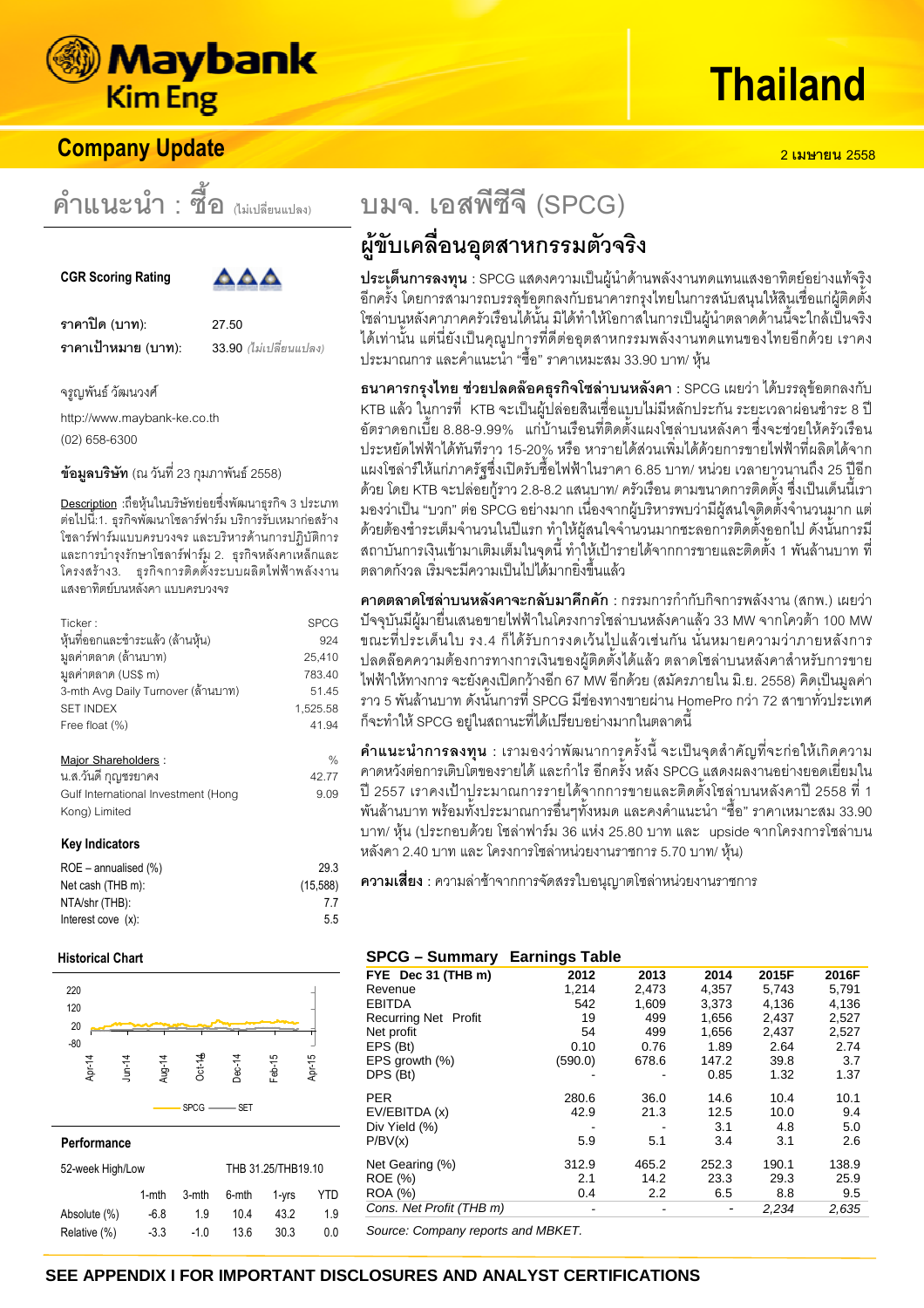

**Figure 1 : SPCG and KTB announcement Press conference** 

Source: Company

#### **Figure 2 : Valuation breakdown - December 2015**



Source: MBKET estimates

# **Figure 3 : Valuation table for 36 solar farms FYE2015**

| Group                              | no.       | Final cap.<br>(MW / project) | <b>COD</b> | <b>Project WACC</b> | <b>Project D/E</b> | <b>x</b> Units<br>(projects)  | % Stake** | <b>Equity value</b><br>(Bt mn) |
|------------------------------------|-----------|------------------------------|------------|---------------------|--------------------|-------------------------------|-----------|--------------------------------|
| A                                  |           | 7.46                         | 2010       | 6.9%                | 1.9                |                               | 65%       | 475                            |
| B                                  | $2 - 6$   | 7.46                         | 2011       | 6.3%                | 3.0                | 5                             | 60%       | 2,330                          |
| С                                  | $7-9$     | 7.46                         | 2012       | 6.0%                | 3.7                | 3                             | 60%       | 1,375                          |
| D                                  | $10 - 16$ | 7.46                         | Jan 2013   | 5.9%                | 3.0                |                               | 100%      | 6,245                          |
| Е                                  | 17-34     | 7.46                         | 2Q13-2Q14  | 6.6%                | Debt 100%*         | 18                            | 100%      | 13,710                         |
| F                                  | 35-36     | 3.00                         | 2Q13       | 6.6%                | Debt 100%*         | 2                             | 53%       | 431                            |
| <b>Total Equity value</b><br>6.39% |           |                              |            |                     |                    |                               |           | 24,566                         |
| Deduct: PEA ENCOM stake            |           |                              |            |                     |                    |                               |           | (762)                          |
| Net Equity value                   |           |                              |            |                     |                    |                               |           | 23,804                         |
| <b>SPCG</b> total shares           |           |                              |            |                     |                    |                               | 924       |                                |
|                                    |           |                              |            |                     |                    | Total farms value (Bt/ share) |           | 25.76                          |

*Note : \* Equity bridging loan had been refinanced by Debenture, \*\* on average*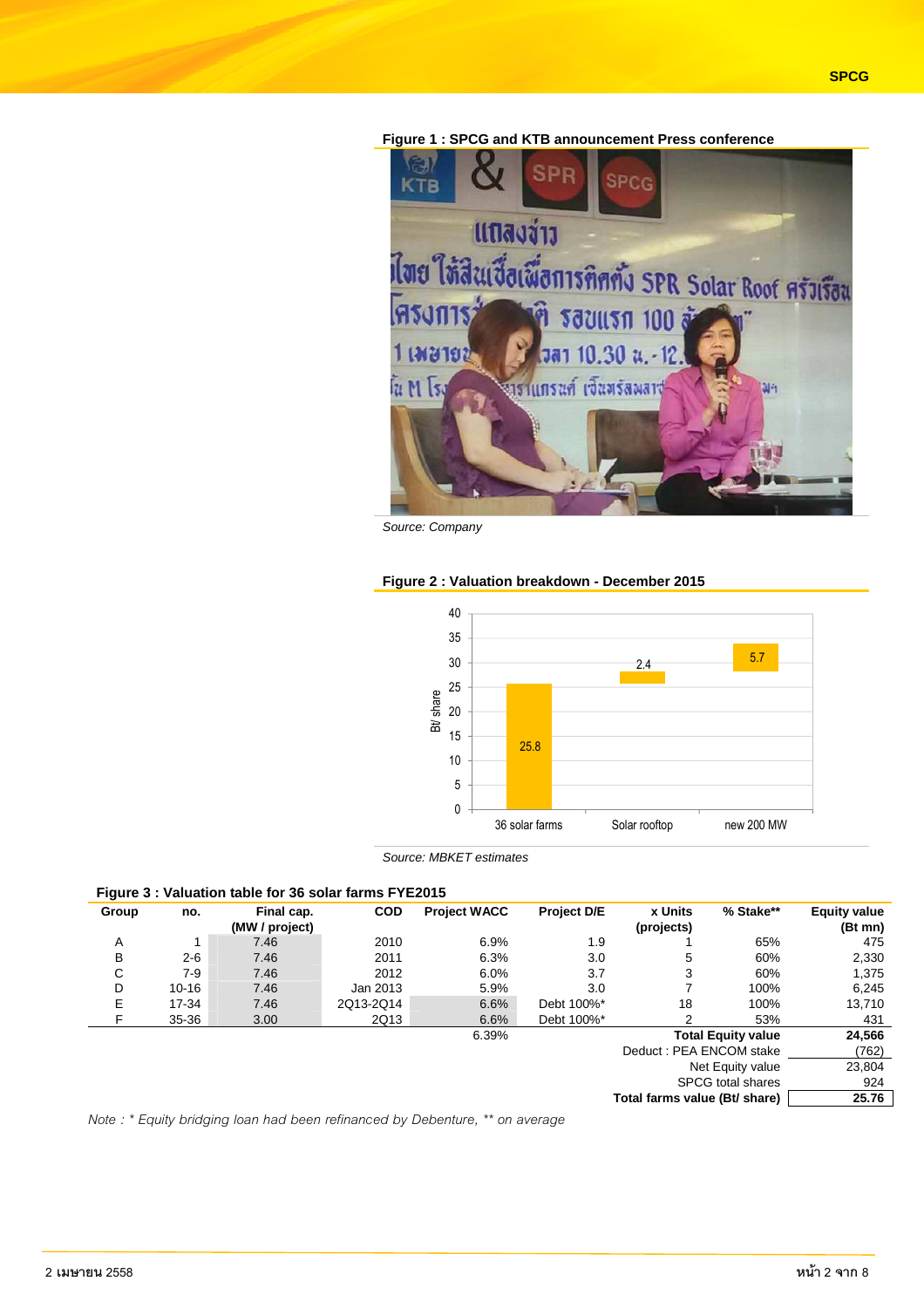| Change in cash                    | 216 | (201) | (1, 374) | (274) |
|-----------------------------------|-----|-------|----------|-------|
| Source: Company reports and MBKET |     |       |          |       |
|                                   |     |       |          |       |
|                                   |     |       |          |       |
|                                   |     |       |          |       |
|                                   |     |       |          |       |
|                                   |     |       |          |       |
|                                   |     |       |          |       |
|                                   |     |       |          |       |
|                                   |     |       |          |       |

| Depreciation & Amortisation     | 346     | 566   | 837   | 837   |  |
|---------------------------------|---------|-------|-------|-------|--|
| <b>Operating Profit (EBIT)</b>  | 1,263   | 2,806 | 3,300 | 3,299 |  |
| Interest (Exp)/Inc              | (605)   | (979) | (600) | (501) |  |
| Associates                      | 19      | (1)   | 21    | 22    |  |
| One-offs                        |         |       |       |       |  |
| Pre-Tax Profit                  | 690     | 1.881 | 2,732 | 2,830 |  |
| Tax                             | (64)    | 10    | (71)  | (75)  |  |
| Minority Interest               | (145)   | (234) | (244) | (250) |  |
| Net Profit                      | 499     | 1,656 | 2,437 | 2,527 |  |
| <b>Recurring Net Profit</b>     | 499     | 1,656 | 2,437 | 2,527 |  |
| Revenue Growth %                | 103.6   | 76.2  | 31.8  | 0.8   |  |
| EBITDA Growth (%)               | 197.1   | 109.6 | 22.6  | (0.0) |  |
| EBIT Growth (%)                 | 233.0   | 122.1 | 17.6  | (0.0) |  |
| Net Profit Growth (%)           | 823.5   | 231.6 | 47.2  | 3.7   |  |
| Recurring Net Profit Growth (%) | 2.504.4 | 231.6 | 47.2  | 3.7   |  |

| <b>INCOME STATEMENT (THB mn)</b>  |         |          |         |                |                                  | <b>BALANCE SHEET (THB mn)</b> |        |        |        |  |
|-----------------------------------|---------|----------|---------|----------------|----------------------------------|-------------------------------|--------|--------|--------|--|
| <b>FY December</b>                | 2013    | 2014     | 2015F   | 2016F          | <b>FY December</b>               | 2013                          | 2014   | 2015F  | 2016F  |  |
| Revenue                           | 2,473   | 4,357    | 5.743   | 5.791          | <b>Fixed Assets</b>              | 18,937                        | 18.779 | 23,512 | 22,676 |  |
| <b>EBITDA</b>                     | 1,609   | 3,373    | 4,136   | 4,136          | Other LT Assets                  | 1,375                         | 2,025  | 148    | 155    |  |
| Depreciation & Amortisation       | 346     | 566      | 837     | 837            | Cash/ST Investments              | 486                           | 3,076  | 3,426  | 3,158  |  |
| <b>Operating Profit (EBIT)</b>    | 1,263   | 2,806    | 3,300   | 3,299          | <b>Other Current Assets</b>      | 1,703                         | 1,691  | 709    | 720    |  |
| Interest (Exp)/Inc                | (605)   | (979)    | (600)   | (501)          | <b>Total Assets</b>              | 22,501                        | 25,571 | 27,795 | 26,709 |  |
| Associates                        | 19      | (1)      | 21      | 22             |                                  |                               |        |        |        |  |
| One-offs                          |         |          |         | $\overline{a}$ | <b>ST Debt</b>                   |                               | 3      |        |        |  |
| Pre-Tax Profit                    | 690     | 1,881    | 2,732   | 2,830          | <b>Other Current Liabilities</b> | 3,658                         | 2,814  | 2,812  | 3,022  |  |
| Tax                               | (64)    | 10       | (71)    | (75)           | LT Debt                          | 15,150                        | 15,534 | 16,477 | 13,731 |  |
| Minority Interest                 | (145)   | (234)    | (244)   | (250)          | Other LT Liabilities             | 180                           | 120    | 198    | 208    |  |
| <b>Net Profit</b>                 | 499     | 1,656    | 2,437   | 2,527          | Minority Interest                | 874                           | 1,314  | 1,172  | 1,325  |  |
| <b>Recurring Net Profit</b>       | 499     | 1,656    | 2,437   | 2,527          | Shareholders' Equity             | 2,639                         | 5,786  | 7,136  | 8,422  |  |
|                                   |         |          |         |                | <b>Total Liabilities-Capital</b> | 22,501                        | 25,571 | 27,795 | 26,709 |  |
| Revenue Growth %                  | 103.6   | 76.2     | 31.8    | 0.8            |                                  |                               |        |        |        |  |
| EBITDA Growth (%)                 | 197.1   | 109.6    | 22.6    | (0.0)          | Share Capital (m)                | 654                           | 878    | 924    | 924    |  |
| EBIT Growth (%)                   | 233.0   | 122.1    | 17.6    | (0.0)          | Gross Debt/(Cash)                | 16,630                        | 18,002 | 19,013 | 16,477 |  |
| Net Profit Growth (%)             | 823.5   | 231.6    | 47.2    | 3.7            | Net Debt/(Cash)                  | 16,145                        | 14,926 | 15,588 | 13,319 |  |
| Recurring Net Profit Growth (%)   | 2,504.4 | 231.6    | 47.2    | 3.7            | <b>Working Capital</b>           | (1, 469)                      | 1,950  | 1,323  | 856    |  |
| Tax Rate %                        | 9.3     | (0.5)    | 2.6     | 2.6            | <b>BVPS</b>                      | 5.37                          | 8.09   | 8.99   | 10.55  |  |
| <b>CASH FLOW (Btmn)</b>           |         |          |         |                | <b>RATES &amp; RATIOS</b>        |                               |        |        |        |  |
| <b>FY December</b>                | 2013    | 2014     | 2015F   | 2016F          | <b>FY December</b>               | 2013                          | 2014   | 2015F  | 2016F  |  |
| Profit before taxation            | 690     | 1,881    | 2,732   | 2,830          | Gross Margin %                   | 67.4                          | 73.2   | 65.1   | 65.4   |  |
| Depreciation                      | 346     | 566      | 837     | 837            | EBITDA Margin %                  | 65.1                          | 77.4   | 72.0   | 71.4   |  |
| Net interest receipts/(payments)  | (605)   | (979)    | (600)   | (501)          | Op. Profit Margin %              | 51.1                          | 64.4   | 57.5   | 57.0   |  |
| Working capital change            | (578)   | (1,999)  | (1,230) | (4)            | Net Profit Margin %              | 20.2                          | 38.0   | 42.4   | 43.6   |  |
| Cash tax paid                     | (64)    | 10       | (71)    | (75)           | ROE %                            | 14.2                          | 23.3   | 29.3   | 25.9   |  |
| Others (incl'd exceptional items) | 1,291   | 2,105    | 365     | 261            | ROA %                            | 2.2                           | 6.5    | 8.8    | 9.5    |  |
| Cash flow from operations         | 1,079   | 1,583    | 2,032   | 3,348          | Net Margin Ex. El %              | 20.2                          | 38.0   | 42.4   | 43.6   |  |
| Capex                             | (8,340) | (1,358)  |         |                | Dividend Cover (x)               | 0.0                           | 0.5    | 0.5    | 0.5    |  |
| Disposal/(purchase)               | 2       | 3        | 4       | 5              | Interest Cover (x)               | 2.1                           | 2.9    | 5.5    | 6.6    |  |
| Others                            | (267)   | (3, 322) | (11)    | (12)           | Asset Turnover (x)               | 0.1                           | 0.2    | 0.2    | 0.2    |  |
| Cash flow from investing          | (8,605) | (4, 677) | (7)     | (7)            | Asset/Debt (x)                   | 1.2                           | 1.4    | 1.4    | 1.6    |  |
| Debt raised/(repaid)              | 7,455   | 1,260    | (2,536) | (2,536)        | Debtors Turn (days)              | 91.6                          | 85.6   | 30.4   | 30.4   |  |
| Equity raised/(repaid)            | 280     | 1,842    |         |                | Creditors Turn (days)            | 952.5                         | 83.3   | 36.5   | 36.5   |  |
| Dividends (paid)                  |         |          | (1,023) | (1, 241)       | Inventory Turn (days)            | 302.1                         | 133.9  | 18.3   | 18.3   |  |

Dividends (paid) - - (1,023) (1,241) Inventory Turn (days) 302.1 133.9 18.3 18.3<br>
Interest payments (605) (979) (600) (501) Net Gearing % 611.7 258.0 218.4 158.1 Interest payments (605) (979) (600) (501) Net Gearing % 611.7 258.0 218.4 158.1 Others 613 769 760 664 Debt/ EBITDA (x) 11.8 5.5 4.7 4.1 **Cash flow from financing 7,743 2,893 (3,399) (3,614)** Debt/ Market Cap (x) 1.0 0.7 0.7 0.6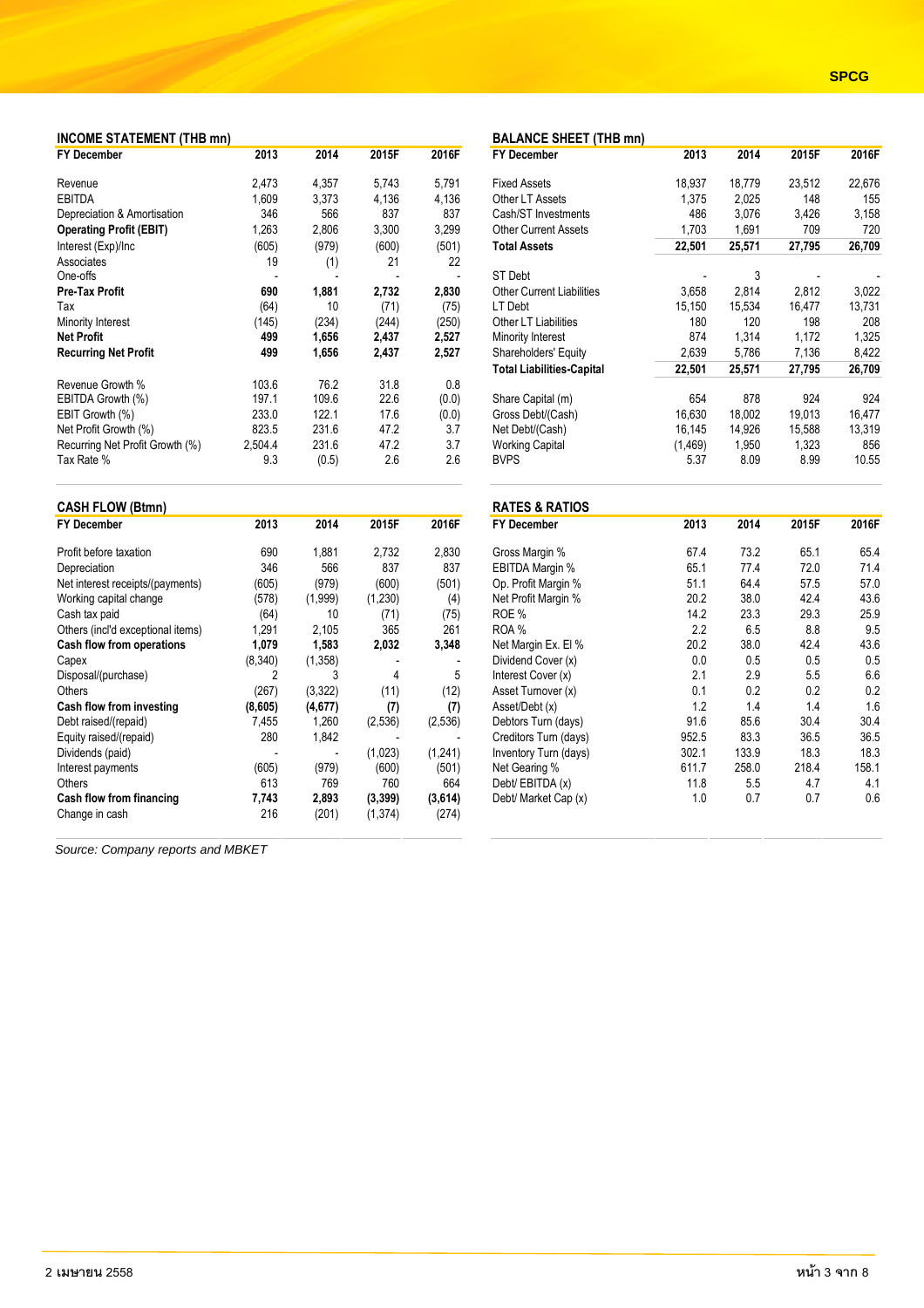### APPENDIX I:TERMS FOR PROVISION OF REPORT, DISCLOSURES AND DISCLAIMERS

รายงานนี้ ถูกจัดทำขึ้นเพื่อเผยแพร่ และเพื่อเป็นการให้ข้อมูลเท่านั้น มิใช่การชักจูงให้ซื้อหรือขายหุ้นที่กล่าวถึงในรายงานนี้ นักลงทุนควรพึงตระหนักไว้เสมอว่า มูลค่า ของหุ้นอาจมีความผันผวน มีการเพิ่มขึ้นและลดลงได้ตลอดเวลา ความเห็น หรือคำแนะนำต่างๆ จัดทำขึ้นบนพื้นฐานของเทคนิค และปัจจัยพื้นฐาน ซึ่งอาจมีความ ้แตกต่างกัน การประเมินมูลค่าที่เหมาะสมทางเทคนิค อาจใช้วิธีการที่แตกต่างจากการวิเคราะห์เชิงปัจจัยพื้นฐาน โดยขึ้นอยู่กับปัจจัยทางด้านราคา และมูลค่าการซื้อ ขาย ซึ่งแตกต่างไปจากการวิเคราะห์เชิงปัจจัยพื้นฐาน ดังนั้นผลตอบแทนของนักลงทุนจึงอาจต่ำกว่าต้นทุนได้ และผลตอบแทนจากการลงทุนในอดีตไม่สามารถ ี สะท้อนถึงผลตอบแทนในอนาคตได้ บทวิเคราะห์นี้ไม่ได้มีจุดประสงค์เพื่อแนะนำการลงทุนเพื่อบุคคลใดเป็นการเฉพาะ และเพื่อวัตถุประสงค์เฉพาะเจาะจงต่อการ ้ลงทุน ฐานะทางการเงิน และความต้องการส่วนบุคคลของนักลงทุนที่ได้รับหรืออ่านบทวิเคราะห์ฉบับนี้ เพราะฉะนั้น นักลงทุนจึงควรใช้วิจารณญาณ ในการอ่านบท วิเคราะห์ฉบับนี้

การจัดทำรายงานฉบับนี้ ได้อ้างอิงมาจากแหล่งข้อมูลที่ได้รับการยอมรับว่ามีความน่าเชื่อถือ แต่ไม่ได้เป็นการรับรองจาก Maybank Investment Bank Berhad และ ิบริษัทย่อยและในเครือ) รวมเรียก "Maybank Kim Eng") ผลที่ตามมาทั้งในส่วนของความแม่นยำ หรือเรียบร้อยสมบูรณ์จึงไม่ได้เป็นความรับผิดชอบจากทาง Maybank Kim Eng ดังนั้น Maybank Kim Eng และ เจ้าหน้าที่ ,กรรมการ ,บริษัทร่วม และหน่วยงานที่เกี่ยวข้อง และ/หรือพนักงาน) รวมเรียกว่า "Representatives") จะไม่มีส่วนรับผิดชอบต่อการสูญเสียต่างๆ ที่เกิดขึ้นทั้งทางตรงหรือทางอ้อมจากการใช้รายงานฉบับนี้ ข้อมูล ,ความเห็น และคำแนะนำที่ปรากฦ ้อยในบทวิเคราะห์ฉบับนี้อาจมีการเปลี่ยนแปลงได้ตลอดเวลา โดยไม่ต้องแจ้งให้ทราบล่วงหน้า

้บทวิเคราะห์นี้อาจมีการคาดการณ์ผลการดำเนินงานล่วงหน้า ซึ่งส่วนใหญ่จะเห็นได้จากการใช้คำต่างๆ เหล่านี้ เช่น"คาดว่า" "เชื่อว่า" "คาดการณ์ว่า" "มีแนวโน้มว่า" "มีแผนว่า" "ประมาณการ" หรือ การอธิบายว่า เหตุการณ์นี้ "อาจ" เกิดขึ้น หรือ เหตุการณ์นี้ "เป็นไปได้" ที่จะเกิดขึ้น เป็นต้น การคาดการณ์ล่วงหน้า จะอยู่บนพื้นฐาน ของสมมติฐานที่ตั้งขึ้นและอ้างอิงบนข้อมูลในปัจจุบัน และยังขึ้นอยู่กับความเสี่ยงและความไม่แน่นอนที่จะทำให้ผลการดำเนินงานที่แท้จริงแตกต่างไปจากที่ ่ คาดการณ์ได้อย่างมีนัยยะสำคัญ นักลงทุนจึงไม่ควรใช้การคาดการณ์ล่วงหน้านี้เป็นหลักในการตัดสินใจลงทุนหลังจากวันที่บทวิเคราะห์ถูกเผยแพร่ออกไป Maybank Kim Eng ไม่ถือเป็นภาระผูกพันในการปรับประมาณการ หากมีข้อมูลใหม่หรือเหตุการณ์ที่ไม่คาดคิดขึ้น

Mavbank Kim Eng รวมถึงเจ้าหน้าที่ ,กรรมการ และพนักงาน ซึ่งรวมถึงหน่วยงานที่เกี่ยวข้องกับการจัดทำ หรือการเผยแพร่บทวิเคราะห์นี้ อาจมีส่วนร่วม หรือมีสิทธิ ็ลงทุนในหุ้นตัวนี้ หรือ มีส่วนได้เสียต่างๆ กับผู้ที่ออกหลักทรัพย์นี้ นอกจากนี้ราคาหุ้นอาจเคลื่อนไหวไปตามสิ่งที่เสนอในบทวิเคราะห์นี้Maybank Kim Eng มีสิทธิใช้ ข้อมูลในภายงานนี้ ก่อนที่ภายงานนี้จะถูกเผยแพร่ออกไปภายใต้ขอบเขตที่กฎหมายรับรองเท่านั้น กรรมการ ,เจ้าหน้า และ/หรือพนักงานของ Maybank Kim Eng ท่าน หนึ่งท่านใด หรือมากกว่าหนึ่งท่าน สามารถเป็นกรรมการในบริษัทจดทะเบียนนี้ได้

ิบทวิเคราะห์นี้ถูกทำขึ้นมาเพื่อลูกค้าของ Maybank Kim Eng และห้ามนำไปแก้ไข ดัดแปลง แจกจ่าย และนำไปจัดทำใหม่ ไม่ว่าจะเป็นบางส่วน หรือเต็มฉบับ หาก ้ไม่ได้รับอนุญาตจาก Maybank Kim Eng เป็นการล่วงหน้า ทั้งนี้ Maybank Kim Eng และตัวแทนที่เกี่ยวข้อง จะไม่รับผิดชอบต่อผลที่ตามมาจากการกระทำของ บคคลที่ 3 ที่กระทำสิ่งที่ถกห้ามดังกล่าว

้บทวิเคราะห์นี้ไม่ได้ทำขึ้นมาโดยตรง หรือมีจุดประสงค์เพื่อการแจกจ่าย หรือถูกใช้โดยสาธารณะชนทั่วไป หรือประชาชนทั้งหมดที่อาศัยในประเทศท้องถิ่นที่ออก หลักทรัพย์นี้ หรือในท้องถิ่น เมือง หรือ ประเทศอื่นๆ ที่กฎหมายในประเทศนั้นไม่อนุญาต บทวิเคราะห์นี้ทำขึ้นมาเพื่อการใช้ในประเทศที่กฎหมายอนุญาตเท่านั้น หลักทรัพย์นี้อาจจะไม่ได้ถูกรับรองการซื้อขายโดยกฎหมายทุกกฎหมาย หรือทำการซื้อขายได้สำหรับนักลงทุนทุกประเภท นักลงทุนควรใช้วิจารณญาณอย่างยิ่งในการ นำคำแนะนำ หรือคำเตือนต่างๆ ที่ได้กล่าวไว้ข้างต้นมาใช้ เนื่องจากความแตกต่างทางด้านภูมิศาสตร์ของแต่ละบุคคล และระยะเวลาในการได้รับบทวิเคราะห์นี้

#### มาเลเซีย

้ความเห็นหรือคำแนะนำที่ปรากฦในบทวิเคราะห์ฉบับนี้เป็นการประเมินจากด้านเทคนิก และปัจจัยพื้นฐาน โดยความเห็นทางด้านเทคนิกอาจมีความแตกต่างจาก ่ ปัจจัยพื้นฐาน เนื่องจากการประเมินด้านเทคนิกได้ใช้วิธีที่แตกต่างกัน โดยมุ่งเน้นข้อมูลด้านราคา และปริมาณการซื้อขายของหลักทรัพย์ที่ Bursa Malaysia Securities Berhad วิเคราะห์หลักทรัพย์

# สิงคโปร์

ิ รายงานฉบับนี้จะทำขึ้นบนวันและข้อมูลที่เกิดขึ้น ซึ่งอาจมีการเปลี่ยนแปลงได้ บริษัท Maybank Kim Eng Research จำกัด ("Maybank KERPL") ในสิงคโปร์ไม่มี เงื่อนไขที่จะต้องปรับปรุงข้อมูลต่างๆ ให้แก่ผู้รับข้อมูลนี้ การเผยแพร่ในสิงคโปร์ ผู้รับรายงานฉบับนี้จะติดต่อกับ Maybank KERPL ในสิงคโปร์ ทั้งในแง่ของการแนะนำ หรือเกี่ยวข้องกับรายงานฉบับนี้ หากผู้รับรายงานฉบับนี้ไม่ได้เป็นนักลงทุน, ผู้เชี่ยวชาญทางการลงทุน หรือนักลงทุนประเภทสถาบัน (จำกัดความใน Section 4A ตาม ึกภูหมาย Singapore Securities and Futures) ทั้งนี้ Maybank KERPL จะรับผิดชอบบนเนื้อหาที่ปรากภูในรายงานฉบับนี้ แต่เป็นการรับผิดชอบที่จำกัดความเขต ตามกฎหมายที่กำหนด

# ไทย

การเปิดเผยผลการสำรวจของสมาคมส่งเสริมสถาบันกรรมการบริษัทไทย (IOD) ในเรื่องการกำกับดูแลกิจการ (Corporate Governance) นี้ เป็นการดำเนินการตาม นโยบายของสำนักงานคณะกรรมการกำกับหลักทรัพย์และตลาดหลักทรัพย์ โดยการสำรวจของ IOD เป็นการสำรวจและประเมินจากข้อมูล ของบริษัทจดทะเบียนใน ตลาดหลักทรัพย์แห่งประเทศไทย และตลาดหลักทรัพย์ เอ็มเอไอ ที่มีการเปิดเผยต่อสาธารณะ และเป็นข้อมูลที่ผู้ลงทุนทั่วไปสามารถเข้าถึงได้ ดังนั้น ผลสำรวจ ดังกล่าวจึงเป็นการนำเสนอในมุมมองของบุคคลภายนอก โดยไม่ได้เป็นการประเมินการปฏิบัติ และมิได้มีการใช้ข้อมูลภายใน ในการประเมิน

ึอนึ่ง ผลการสำรวจดังกล่าว เป็นผลการสำรวจ ณ วันที่ปรากกฎในรายงานการกำกับดูแลกิจการ บริษัทจดทะเบียนไทยเท่านั้น ดังนั้น ผลการสำรวจ จึงอาจ เปลี่ยนแปลงได้ภายหลังวันดังกล่าว ทั้งนี้ บริษัทหลักทรัพย์ เมย์แบงก์ กิมเอ็ง (ประเทศไทย) จำกัด (มหาชน) มิได้ยืนยันหรือรับรองถึงความถูกต้องของ ผลการสำรวจ ดังกล่าวแต่คย่างใด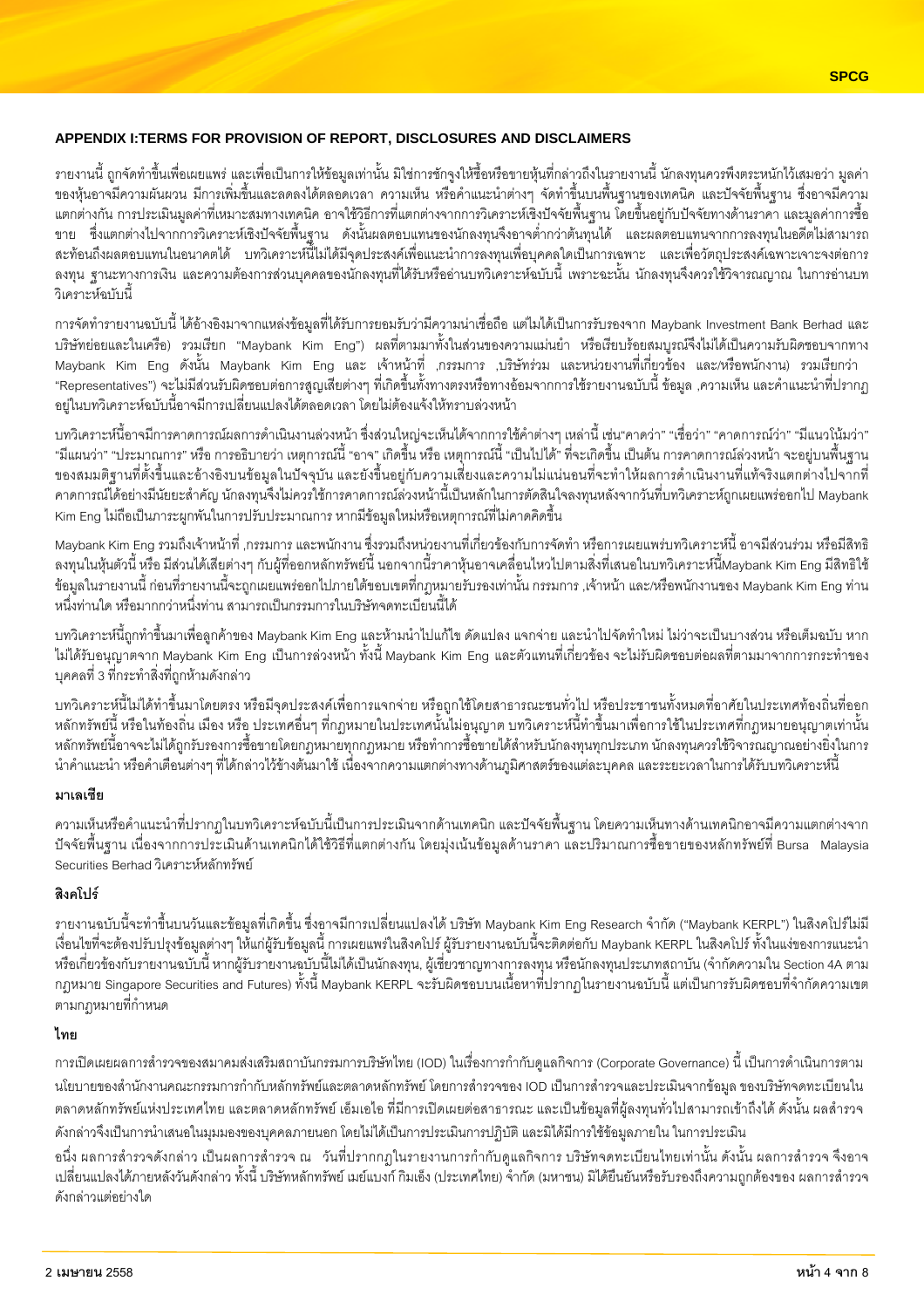# **สหรัฐอเมริกา**

บทวิเคราะห์ฉบับนี้จัดทำขึ้นโดย MKE เพื่อเผยแพร่ในสหรัฐฯ ("US") สำหรับลูกค้าสถาบันในสหรัฐฯ เป็นสำคัญ (ตามคำนิยามใน Rule 15a-6 ภายใต้กฎหมาย Securities Exchange Act of 1934) โดย Maybank Kim Eng Securities USA Inc ("Maybank KESUSA") เท่านั้น ซึ่งถือเป็น Broker-Dealer ที่ได้จดทะเบียนใน สหรัฐฯ (ตามกฎหมาย Section 15 ของ Securities Exchange Act of 1934) ทั้งนี้ความรับผิดชอบในการเผยแพร่รายงานฉบับนี้ อยู่ภายใต้ Maybank KESUSA ใน สหรัฐฯ เท่านั้น รายงานฉบับนี้ไม่สามารถจัดส่งถึงท่านได้ หาก MKE ไม่อนุญาต หรือภายใต้ข้อจำกัดของกฎหมายหรือหลักเกณฑ์ที่ไม่สามารถจัดส่งถึงท่านได้ ทั้งนี้ผู้ ได้รับรายงานฉบับนี้จะต้องทำความเข้าใจด้วยว่า Maybank KESUSA ได้นำเสนอบทวิเคราะห์นี้ภายใต้หลักเกณฑ์ของการลงทุนที่เกี่ยวเนื่องกับกฎหมาย และ หลักเกณฑ์การกำกับ

# ์ คังกถพ

เอกสารฉบับนี้ได้ถูกเผยแพร่โดย บริษัท Maybank Kim Eng Securities (London) จำกัด ("Maybank KESL") ซึ่งได้รับอนุญาตและอยู่ภายใต้การกำกับดูแลของ The Financial Services Authority และInformational Purposes เท่านั้นเอกสารฉบับนี้ไม่ได้มีเจตนาที่จะเผยแพร่แก่บุคคลที่ถูกจำกัดความเป็นนักลงทุนรายย่อย (Retail Client) ตามความหมายของ The Financial Services and Markets Act 2000 ภายในประเทศอังกฤษ ข้อสรุปใดๆ ที่เกิดจากบุคคลที่ 3 เพื่อเป็นความสะดวก แก่ผู้ได้รับเอกสารฉบับนี้เท่านั้น ทั้งนี้บริษัทฯ ไม่มีส่วนรับผิดชอบต่อความเห็น หรือความถูกต้องดังกล่าว และการเข้าถึงข้อมูลดังกล่าวเป็นความเสี่ยงของผู้รับเอกสาร เท่านั้น นอกจากนี้ผู้รับเอกสารฉบับนี้ควรปรึกษาที่ปรึกษาทางภาษีของตนเองเพื่อให้เกิดความถูกต้องในการแนวทางดังกล่าว เพราะเอกสารฉบับนี้ไม่ได้ประเมินถึง ึกภูหมายเฉพาะทาง, บัญชี หรือที่ปรึกษาทางด้านภาษี

#### **DISCLOSURES**

#### **Legal Entities Disclosures**

**มาเลเซีย**: เอกสารฉบับนี้ได้จัดทำและเผยแพร่ในประเทศมาเลเซีย โดย Maybank Investment Bank Berhad (15938-H) ซึ่งเป็นในกลุ่มเดียวกับ Bursa Malaysia Berhad และเป็นผู้ถือใบอนุญาต Capital Market and Services ที่ออกโดย The Securities Commission ในประเทศมาเลเซีย

**สิงคโปร์**: เอกสารฉบับนี้จัดทำขึ้นและเผยแพร่ในประเทศสิงคโปร์ โดย Maybank KERPL (จดทะเบียนเลขที่ 197201256N) ภายใต้การกำกับดูแล Monetary Authority of Singapore

**อินโดนีเซีย**: PT Kim Eng Securities ("PTKES") (จดทะเบียนเลขที่ KEP-251/PM/1992) เป็นสมาชิกของ Indonesia Stock Exchange และอยู่ภายใต้การกำกับ ของ BAPEPAM LK

**ไทย**: MBKET (จดทะเบียนเลขที่ 0107545000314) เป็นสมาชิกของ The Stock Exchange of Thailand และอยู่ภายใต้การกำกับของกระทรวงการคลัง และกลต.

**ฟิลิปปินส์**: MATRKES (จดทะเบียนเลขที่ 01-2004-00019) เป็นสมาชิกของ The Philippines Stock Exchange และอยู่ภายใต้การกำกับดูแลของ The Securities and Exchange Commission

**เวียดนาม:** บริษัท Kim Eng Vietnam Securities จำกัด ("KEVS") (ใบอนุญาตเลขที่ 71/UBCK-GP) ซึ่งใบอนุญาตอยู่ภายใต้ The State Securities Commission of Vietnam

ี**ฮ่องกง**: KESHK (Central Entity No: AAD284) ภายใต้กำกับโดย The Securities and Futures Commission

**อินเดีย**: บริษัท Kim Eng Securities India Private จำกัด ("KESI") เป็นส่วนหนึ่งของ The National Stock Exchange of India Limited (จดทะเบียนเลขที่: INF/INB 231 452435) และ Bombay Stock Exchange (จดทะเบียนเลขที่ INF/INB 011452431) ซึ่งอยู่ภายใต้การกำกับดูแลของ Securities and Exchange Board of India ทั้งนี้ KESI ได้จดทะเบียนกับ SEBI ประเภท 1 Merchant Broker (จดทะเบียนเลขที่ INM 000011708)

**สหรัฐฯ**: Maybank KESUSA เป็นสมาชิกที่ได้รับอนุญาต และอยู่ภายใต้การกำกับดูแลของ FINRA – Broker ID 27861

**อังกฤษ**: Maybank KESL (จดทะเบียนเลขที่ 2377538)เป็นสมาชิกที่ได้รับอนุญาต และอยู่ภายใต้การกำกับดูแลของ The Financial Services Authority

#### **Disclosure of Interest**

**มาเลเซีย**: MKE และตัวแทนที่เกี่ยวข้อง อาจมีสถานะหรือมีความเกี่ยวข้องกับหลักทรัพย์ในเวลาใดเวลาหนึ่ง และอาจมีกิจกรรมที่มากขึ้นในฐานะ market maker หรือ อาจเป็นผู้รับประกันการจำหน่าย หรือเกี่ยวข้องกับหลักทรัพย์นี้ และอาจเป็นผู้ให้บริการด้านวาณิชธนกิจ, ให้คำปรึกษา หรือบริการอื่นๆ ที่เกี่ยวข้องกับหลักทรัพย์  $\frac{2}{1}$ 

**สิงคโปร์**: ณ วันที่ 2 เมษายน 2558, Maybank KERPL และนักวิเคราะห์ที่วิเคราะห์หลักทรัพย์นี้ไม่มีส่วนได้เสียกับการให้คำแนะนำหลักทรัพย์ที่ปรากฏในบท วิเคราะห์ฉบับนี้

**ไทย**: MBKET อาจมีธุรกิจที่เกี่ยวเนื่องกับ หรือ มีความเป็นไปได้ที่จะเป็นผู้ออกตราสารอนุพันธ์ Derivatives Warrants บนหลักทรัพย์ที่ปรากฏอยู่ในบทวิเคราะห์ฉบับ นี้ ดังนั้นนักลงทุนควรใช้วิจารณญาณพิจารณาถึงประเด็นนี้ ก่อนตัดสินใจลงทุน ทั้งนี้ MBKET หน่วยงานที่เกี่ยวข้อง กรรมการ และ/หรือ พนักงาน อาจมีส่วนเกี่ยวข้อง และ/หรือ การเป็นผู้รับประกันการจัดจำหน่ายในหลักทรัพย์ที่ปรากฏในรายงานฉบับนี้

**ฮ่องกง:** KESHK อาจมีความสนใจด้านการลงทุนที่เกี่ยวข้องกับหลักทรัพย์นี้ หรือเป็นหลักทรัพย์ใหม่ที่อ้างอิงบน Paragraph 16.5 (a) ของ Hong Kong Code of Conduct for Persons Licenses โดยการกำกับของ The Securities and Futures Commission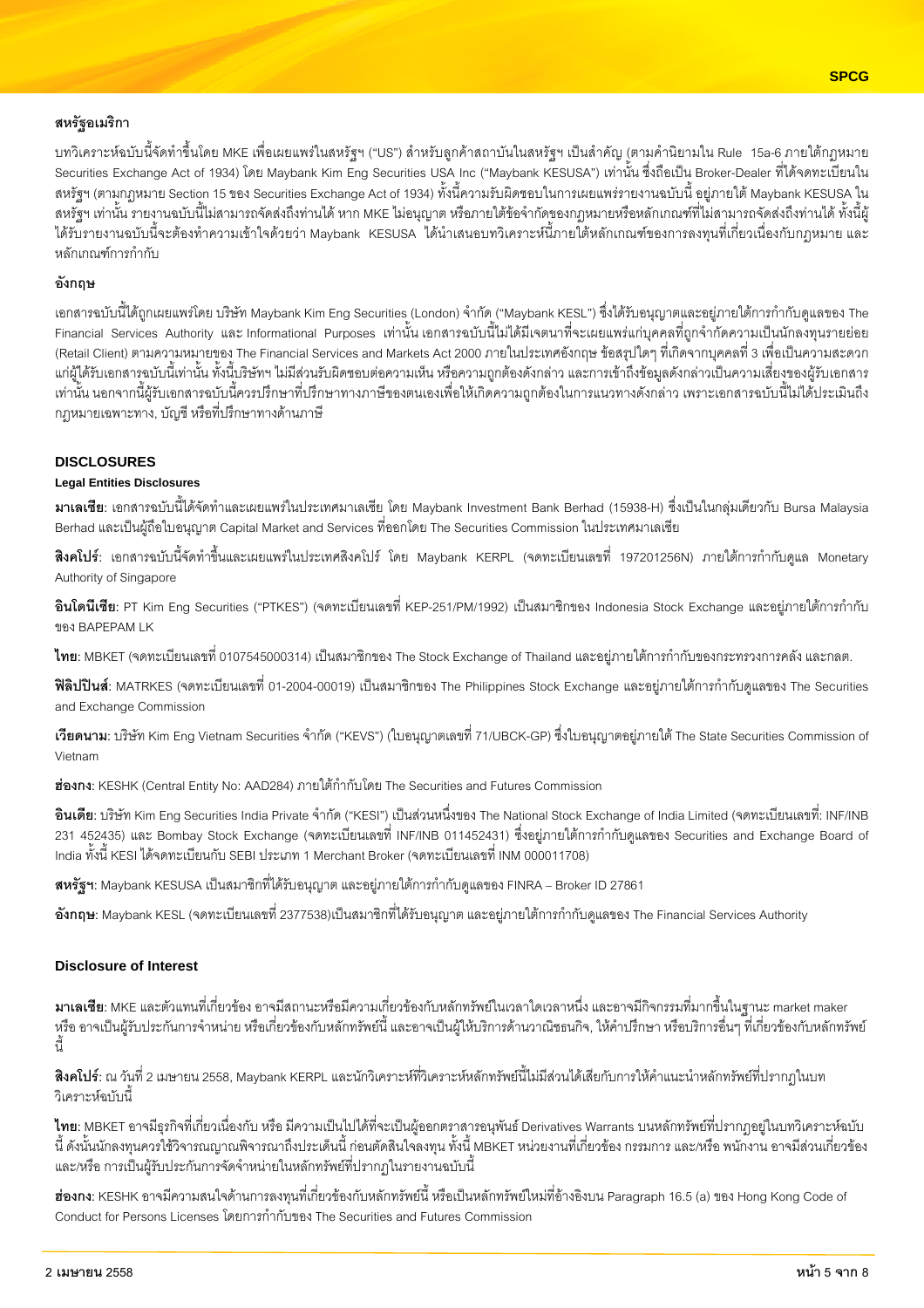ณ วันที่ 2 เมษายน 2558, KESHK และนักวิเคราะห์ที่ได้รับอนุญาต ไม่มีส่วนได้เสีย ในการให้คำแนะนำหลักทรัพย์ที่ปรากฏในบทวิเคราะห์ฉบับนี้

ช่วง 3 ปีที่ผ่านมา MKE อาจมี หรือให้บริการแก่ผู้จัดการ หรือ ผู้ร่วมจัดการในการเสนอขายหลักทรัพย์ดังกล่าว หรือ ณ ปัจจุบัน อาจให้บริการแก่หลักทรัพย์ในตลาด แรก หรือหน่วยงานที่ได้มีการอ้างถึงในบทวิเคราะห์ฉบับนี้ หรืออาจให้บริการดังกล่าวภายใน 12 เดือนข้างหน้า ซึ่งเป็นการให้คำปรึกษา หรือบริการด้านการลงทุนที่มี นัยยะสำคัญ ที่อาจเกี่ยวเนื่องกับการลงทุนทางตรงหรือทางอ้อมได้

#### **OTHERS**

#### **Analyst Certification of Independence**

้ความถกต้องของมมมองที่ผ่านบทวิเคราะห์ฉบับนี้ เป็นการสะท้อนถึงแนวความคิด และมุมมองของนักวิเคราะห์ และรวมถึงหลักทรัพย์หรือผู้ออกหลักทรัพย์เท่านั้น ้ ผลตอบแทนของนักวิเคราะห์ทั้งทางตรงหรือทางอ้อมของนักวิเคราะห์ ไม่ได้ขึ้นอยู่กับการให้คำแนะนำ หรือมุมมองผ่านบทวิเคราะห์ฉบับนี้

#### คำเตือน

Structure Securities ซึ่งเป็นตราสารที่มีความซับซ้อน โดยเฉพาะอย่างยิ่งในส่วนของความเสี่ยงที่สูงขึ้นนั้น มีวัตถุประสงค์ที่จะเสนอขายให้แก่นักลงทุนที่มีความรู้ ้ความเข้าใจ รวมถึงสามารถรับความเสี่ยงได้เป็นอย่างดี ทั้งนี้มูลค่าตลาดของตราสารประเภทนี้ อาจเปลี่ยนแปลงไปตามสภาพเศรษฐกิจ ตลาดเงินตลาดทุน การเมือง (รวมถึงอัตราดอกเบี้ย Spot / ล่วงหน้า และอัตราแลกเปลี่ยน), Time to Maturity, ภาวะตลาด และความผันผวน รวมถึงคุณภาพ/ ความน่าเชื่อถือของผู้ออก หรือ ของตนในส่วนของความเสี่ยงที่อาจเกิดขึ้นจากการลงทุนในตราสารประเภทนี้

# ทั้งนี้ไม่ว่าส่วนใดส่วนหนึ่งของรายงานฉบับนี้ ไม่อนุญาตให้มีการคัดลอก, จัดทำสำเนา, ลอกเลียน หรือในความหมายที่ใกล้เคียง หรือการเผยแพร่ด้วย ตนเคง โดยไม่ได้รับความเห็นชอบจาก MKF

| <b>Definition of Ratings (For MayBank Kim Eng Thailand)</b>                                                                                        |                                                                                                                                                                                                                                                                                                                                                                                  |                                                                                                                                |  |  |  |  |  |  |
|----------------------------------------------------------------------------------------------------------------------------------------------------|----------------------------------------------------------------------------------------------------------------------------------------------------------------------------------------------------------------------------------------------------------------------------------------------------------------------------------------------------------------------------------|--------------------------------------------------------------------------------------------------------------------------------|--|--|--|--|--|--|
|                                                                                                                                                    | Maybank Kim Eng Research uses the following rating system:                                                                                                                                                                                                                                                                                                                       |                                                                                                                                |  |  |  |  |  |  |
| <b>BUY</b>                                                                                                                                         | Return is expected to be above 10% in the next 12 months (excluding dividends)                                                                                                                                                                                                                                                                                                   |                                                                                                                                |  |  |  |  |  |  |
| <b>TRADING BUY/TAKE PROFIT</b>                                                                                                                     | Return is expected to be between - 10% to +10% in the next 12 months (excluding dividends).                                                                                                                                                                                                                                                                                      |                                                                                                                                |  |  |  |  |  |  |
| <b>SELL</b>                                                                                                                                        | Return is expected to be below -10% in the next 12 months (excluding dividends)                                                                                                                                                                                                                                                                                                  |                                                                                                                                |  |  |  |  |  |  |
| <b>Applicability of Ratings</b>                                                                                                                    |                                                                                                                                                                                                                                                                                                                                                                                  |                                                                                                                                |  |  |  |  |  |  |
|                                                                                                                                                    | The respective analyst maintains a coverage universe of stocks, the list of which may be adjusted according to needs. Investment ratings are only<br>applicable to the stocks which form part of the coverage universe. Reports on companies which are not part of the coverage do not carry investment ratings<br>as we do not actively follow developments in these companies. |                                                                                                                                |  |  |  |  |  |  |
|                                                                                                                                                    | Some common terms abbreviated in this report (where they appear):                                                                                                                                                                                                                                                                                                                |                                                                                                                                |  |  |  |  |  |  |
| Adex = Advertising Expenditure<br>$BV = Book Value$<br>CAGR = Compounded Annual Growth Rate<br>Capex = Capital Expenditure<br>$CY =$ Calendar Year | $FCF = Free Cashflow$<br>$FV = Fair Value$<br>$FY = Financial Year$<br>$FYE = Financial Year$ End<br>$M \circ M = M \circ h$ -Month                                                                                                                                                                                                                                              | $PE = Price Earnings$<br>PEG = PE Ratio To Growth<br>$PER = PE Ratio$<br>$QoQ =$ Quarter-On-Quarter<br>$ROA = Return On Asset$ |  |  |  |  |  |  |

**DCF = Discounted Cashflow DPS = Dividend Per Share EBIT = Earnings Before Interest And Tax EBITDA** = EBIT, Depreciation And Amortisation EPS = Earnings Per Share EV = Enterprise Value

NAV = Net Asset Value NTA = Net Tangible Asset  $D - Dirich$  $P.A. = Per Annum$ PAT = Profit After Tax PBT = Profit Before Tax

ROE = Return On Equity ROSF = Return On Shareholders' Funds WACC = Weighted Average Cost Of Capital  $YoY = Year-On-Year$ **YTD** = Year-To-Date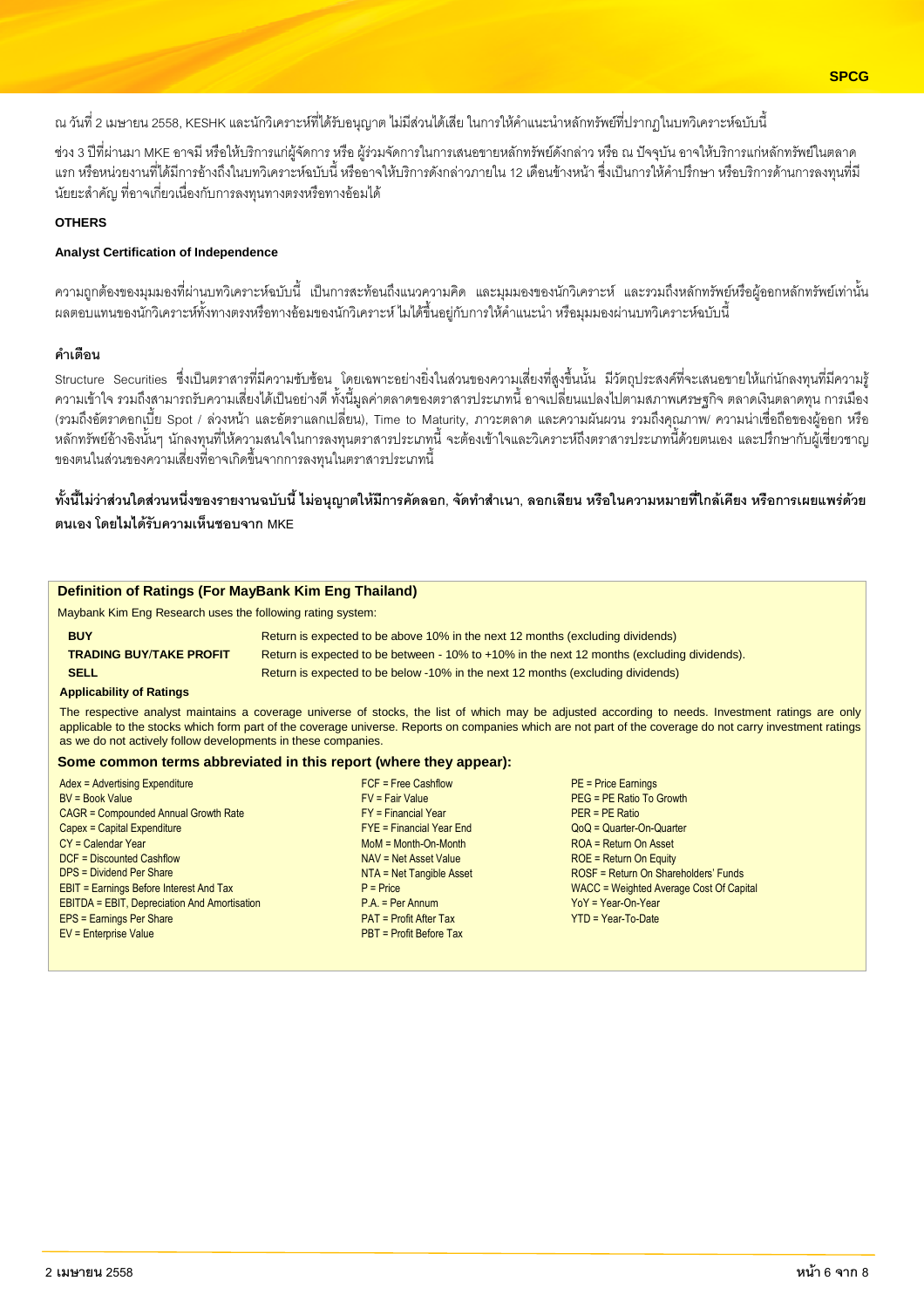|                                            |                                           |               |               |               |               | THAI INSTITUTE OF DIRECTORS ASSOCIATION (IOD) CORPORATE GOVERNANCE REPORT RATING 2014 |                                           |               |
|--------------------------------------------|-------------------------------------------|---------------|---------------|---------------|---------------|---------------------------------------------------------------------------------------|-------------------------------------------|---------------|
| AAAAA                                      |                                           |               |               |               |               |                                                                                       |                                           |               |
| <b>BAFS</b>                                | <b>IRPC</b>                               | PTTEP         | <b>SIM</b>    |               |               | Score Range                                                                           | Number of Logo                            | Description   |
| <b>BCP</b>                                 | <b>IVL</b>                                | <b>PTTGC</b>  | SPALI         |               |               | 90-100                                                                                | AAAAA                                     | Excellent     |
| <b>BTS</b>                                 | <b>KBANK</b>                              | <b>SAMART</b> | <b>THCOM</b>  |               |               | 80-89                                                                                 | $\triangle \triangle \triangle \triangle$ | Very Good     |
| CPN                                        | <b>KKP</b>                                | <b>SAMTEL</b> | <b>TISCO</b>  |               |               | 70-79                                                                                 | ΔΔΔ                                       | Good          |
| <b>EGCO</b>                                | <b>KTB</b>                                | <b>SAT</b>    | <b>TMB</b>    |               |               | 60-69                                                                                 | $\Delta \Delta$                           | Satisfactory  |
| <b>GRAMMY</b>                              | <b>MINT</b>                               | SC            | <b>TOP</b>    |               |               | 50-59                                                                                 |                                           | Pass          |
| <b>HANA</b>                                | <b>PSL</b>                                | <b>SCB</b>    |               |               |               | Lower than 50                                                                         | Δ<br>No logo giv en                       | N/A           |
| <b>INTUCH</b>                              | PTT                                       | SE-ED         |               |               |               |                                                                                       |                                           |               |
| AAAA                                       |                                           |               |               |               |               |                                                                                       |                                           |               |
| AAV                                        | <b>CENTEL</b>                             | <b>GUNKUL</b> | <b>NKI</b>    | <b>RATCH</b>  | <b>TCAP</b>   | <b>TVO</b>                                                                            |                                           |               |
| <b>ACAP</b>                                | <b>CFRESH</b>                             | <b>HEMRAJ</b> | <b>NMG</b>    | <b>ROBINS</b> | TF            | <b>UAC</b>                                                                            |                                           |               |
| <b>ADVANC</b>                              | <b>CIMBT</b>                              | <b>HMPRO</b>  | <b>NSI</b>    | RS            | <b>THAI</b>   | <b>VGI</b>                                                                            |                                           |               |
| <b>ANAN</b>                                | CK                                        | ICC           | $_{\rm occ}$  | S&J           | <b>THANI</b>  | <b>VNT</b>                                                                            |                                           |               |
| <b>AOT</b>                                 | <b>CNT</b>                                | <b>KCE</b>    | <b>OFM</b>    | <b>SAMCO</b>  | <b>TIP</b>    | <b>WACOAL</b>                                                                         |                                           |               |
| <b>ASIMAR</b>                              | CPF                                       | <b>KSL</b>    | PAP           | <b>SCC</b>    | <b>TIPCO</b>  |                                                                                       |                                           |               |
| <b>ASK</b>                                 | <b>CSL</b>                                | LANNA         | PE            | <b>SINGER</b> | TK            |                                                                                       |                                           |               |
|                                            | <b>DELTA</b>                              | LH.           | PG            | SIS           | <b>TKT</b>    |                                                                                       |                                           |               |
| <b>ASP</b><br><b>BANPU</b>                 | <b>DRT</b>                                |               |               |               |               |                                                                                       |                                           |               |
|                                            |                                           | <b>LHBANK</b> | PHOL          | <b>SITHAI</b> | <b>TNITY</b>  |                                                                                       |                                           |               |
| <b>BAY</b>                                 | <b>DTAC</b>                               | <b>LOXLEY</b> | <b>PJW</b>    | <b>SNC</b>    | <b>TNL</b>    |                                                                                       |                                           |               |
| <b>BBL</b>                                 | <b>DTC</b>                                | <b>LPN</b>    | PM            | <b>SNP</b>    | <b>TOG</b>    |                                                                                       |                                           |               |
| <b>BECL</b>                                | <b>EASTW</b>                              | <b>MACO</b>   | <b>PPS</b>    | SPI           | <b>TRC</b>    |                                                                                       |                                           |               |
| <b>BIGC</b>                                | EE                                        | <b>MC</b>     | PR            | <b>SSF</b>    | <b>TRUE</b>   |                                                                                       |                                           |               |
| <b>BKI</b>                                 | <b>ERW</b>                                | <b>MCOT</b>   | <b>PRANDA</b> | SSI           | <b>TSTE</b>   |                                                                                       |                                           |               |
| <b>BLA</b>                                 | <b>GBX</b>                                | NBC           | PS            | <b>SSSC</b>   | <b>TSTH</b>   |                                                                                       |                                           |               |
| <b>BMCL</b>                                | GC                                        | <b>NCH</b>    | PT            | <b>STA</b>    | <b>TTA</b>    |                                                                                       |                                           |               |
| <b>BROOK</b>                               | <b>GFPT</b>                               | <b>NINE</b>   | QH            | SVI           | <b>TTW</b>    |                                                                                       |                                           |               |
| $\bullet$<br>$\blacktriangle$<br>$\bullet$ |                                           |               |               |               |               |                                                                                       |                                           |               |
| 2S                                         | <b>BEC</b>                                | <b>DEMCO</b>  | <b>IRCP</b>   | <b>MOONG</b>  | PTG           | <b>SPC</b>                                                                            | <b>TIC</b>                                | <b>UPOIC</b>  |
| AF                                         | <b>BFIT</b>                               | <b>DNA</b>    | <b>ITD</b>    | <b>MPG</b>    | QLT           | <b>SPCG</b>                                                                           | <b>TICON</b>                              | UT            |
| AH                                         | BH                                        | EA            | <b>KBS</b>    | <b>MTI</b>    | QTC           | <b>SPPT</b>                                                                           | <b>TIW</b>                                | UV            |
| <b>AHC</b>                                 | <b>BJC</b>                                | <b>ESSO</b>   | KGI           | <b>NC</b>     | <b>RCL</b>    | <b>SST</b>                                                                            | <b>TKS</b>                                | <b>UWC</b>    |
| AIT                                        | <b>BJCHI</b>                              | FE            | <b>KKC</b>    | <b>NTV</b>    | <b>SABINA</b> | <b>STANLY</b>                                                                         | <b>TLUXE</b>                              | <b>VIH</b>    |
| AJ                                         | <b>BOL</b>                                | <b>FORTH</b>  | <b>KTC</b>    | <b>NUSA</b>   | SALEE         | <b>STEC</b>                                                                           | TMI                                       | WAVE          |
| AKP                                        | <b>BTNC</b>                               | <b>FPI</b>    | L&E           | <b>NWR</b>    | <b>SCBLIF</b> | <b>STPI</b>                                                                           | <b>TMT</b>                                | <b>WHA</b>    |
| <b>AKR</b>                                 | <b>BWG</b>                                | <b>GENCO</b>  | <b>LRH</b>    | <b>NYT</b>    | <b>SCCC</b>   | <b>SUC</b>                                                                            | <b>TNDT</b>                               | <b>WIN</b>    |
| AMANAH                                     | <b>CCET</b>                               | <b>GLAND</b>  | <b>LST</b>    | OGC           | <b>SCG</b>    | <b>SWC</b>                                                                            | <b>TPC</b>                                | <b>WINNER</b> |
| <b>AMARIN</b>                              | CGD                                       | <b>GLOBAL</b> | <b>MAJOR</b>  | <b>OISHI</b>  | <b>SEAFCO</b> | <b>SYMC</b>                                                                           | <b>TPCORP</b>                             | <b>YUASA</b>  |
| <b>AMATA</b>                               | <b>CGS</b>                                | <b>GLOW</b>   | <b>MAKRO</b>  | <b>PACE</b>   | <b>SEAOIL</b> | <b>SYNEX</b>                                                                          | <b>TRT</b>                                | ZMICO         |
| AP                                         | <b>CHOW</b>                               | <b>GOLD</b>   | <b>MATCH</b>  | <b>PATO</b>   | <b>SFP</b>    | <b>SYNTEC</b>                                                                         | <b>TRU</b>                                |               |
| <b>APCO</b>                                | СI                                        | <b>HOTPOT</b> | <b>MBK</b>    | PB            | <b>SIAM</b>   | <b>TASCO</b>                                                                          | <b>TSC</b>                                |               |
| <b>APCS</b>                                | <b>CKP</b>                                | <b>HTC</b>    | <b>MBKET</b>  | PDI           | SIRI          | <b>TBSP</b>                                                                           | <b>TTCL</b>                               |               |
| <b>AQUA</b>                                | <b>CM</b>                                 | <b>HTECH</b>  | <b>MEGA</b>   | <b>PICO</b>   | <b>SKR</b>    | <b>TEAM</b>                                                                           | <b>TUF</b>                                |               |
| <b>ARIP</b>                                | <b>CMR</b>                                | <b>HYDRO</b>  | <b>MFC</b>    | PPM           | <b>SMG</b>    | <b>TFD</b>                                                                            | <b>TVD</b>                                |               |
|                                            | <b>CSC</b>                                | <b>IFS</b>    | <b>MFEC</b>   | <b>PPP</b>    | <b>SMK</b>    | <b>TFI</b>                                                                            | <b>TWFP</b>                               |               |
| AS                                         |                                           |               |               |               |               |                                                                                       |                                           |               |
| <b>ASIA</b>                                | <b>CSP</b>                                | <b>IHL</b>    | <b>MJD</b>    | PREB          | <b>SMPC</b>   | <b>THANA</b>                                                                          | <b>UMI</b>                                |               |
| <b>AYUD</b>                                | <b>CSS</b>                                | <b>INET</b>   | <b>MODERN</b> | <b>PRG</b>    | <b>SMT</b>    | <b>THIP</b>                                                                           | <b>UP</b>                                 |               |
| <b>BEAUTY</b>                              | <b>DCC</b>                                | <b>IRC</b>    | <b>MONO</b>   | <b>PRIN</b>   | <b>SOLAR</b>  | <b>THREL</b>                                                                          | <b>UPF</b>                                |               |
|                                            | Source: Thai Institute of Directors (IOD) |               |               |               |               |                                                                                       |                                           |               |

# คำชี้แจง

การเปิดเผยผลการสำรวจของสมาคมส่งเสริมสถาบันกรรมการบริษัทไทย (IOD) ในเรื่องการกำกับดูแลกิจการ (Corporate Governance) นี้ เป็น การดำเนินการตามนโยบายของสำนักงานคณะกรรมการกำกับหลักทรัพย์และตลาดหลักทรัพย์ โดยการสำรวจของ IOD เป็นการสำรวจและประเมินจาก ข้อมูล ของบริษัทจดทะเบียนในตลาดหลักทรัพย์แห่งประเทศไทย และตลาดหลักทรัพย์ เอ็มเอไอ ที่มีการเปิดเผยต่อสาธารณะ และเป็นข้อมูลที่ผู้ลงทุนทั่วไป สามารถเข้าถึงได้ ดังนั้น ผลสำรวจดังกล่าวจึงเป็นการนำเสนอในมุมมองของบุคคลภายนอก โดยไม่ได้เป็นการประเมินการปฏิบัติ และมิได้มีการใช้ข้อมูล ภายใน ในการประเมิน

อนึ่ง ผลการสำรวจดังกล่าว เป็นผลการสำรวจ ณ วันที่ปรากกฏในรายงานการกำกับดูแลกิจการ บริษัทจดทะเบียนไทยเท่านั้น ดังนั้น ผลการ สำรวจ จึงอาจเปลี่ยนแปลงได้ภายหลังวันดังกล่าว ทั้งนี้ บริษัทหลักทรัพย์ เมย์แบงก์ กิมเอ็ง (ประเทศไทย) จำกัด (มหาชน) มิได้ยืนยันหรือรับรองถึงความ ถูกต้องของ ผลการสำรวจดังกล่าวแต่อย่างใด